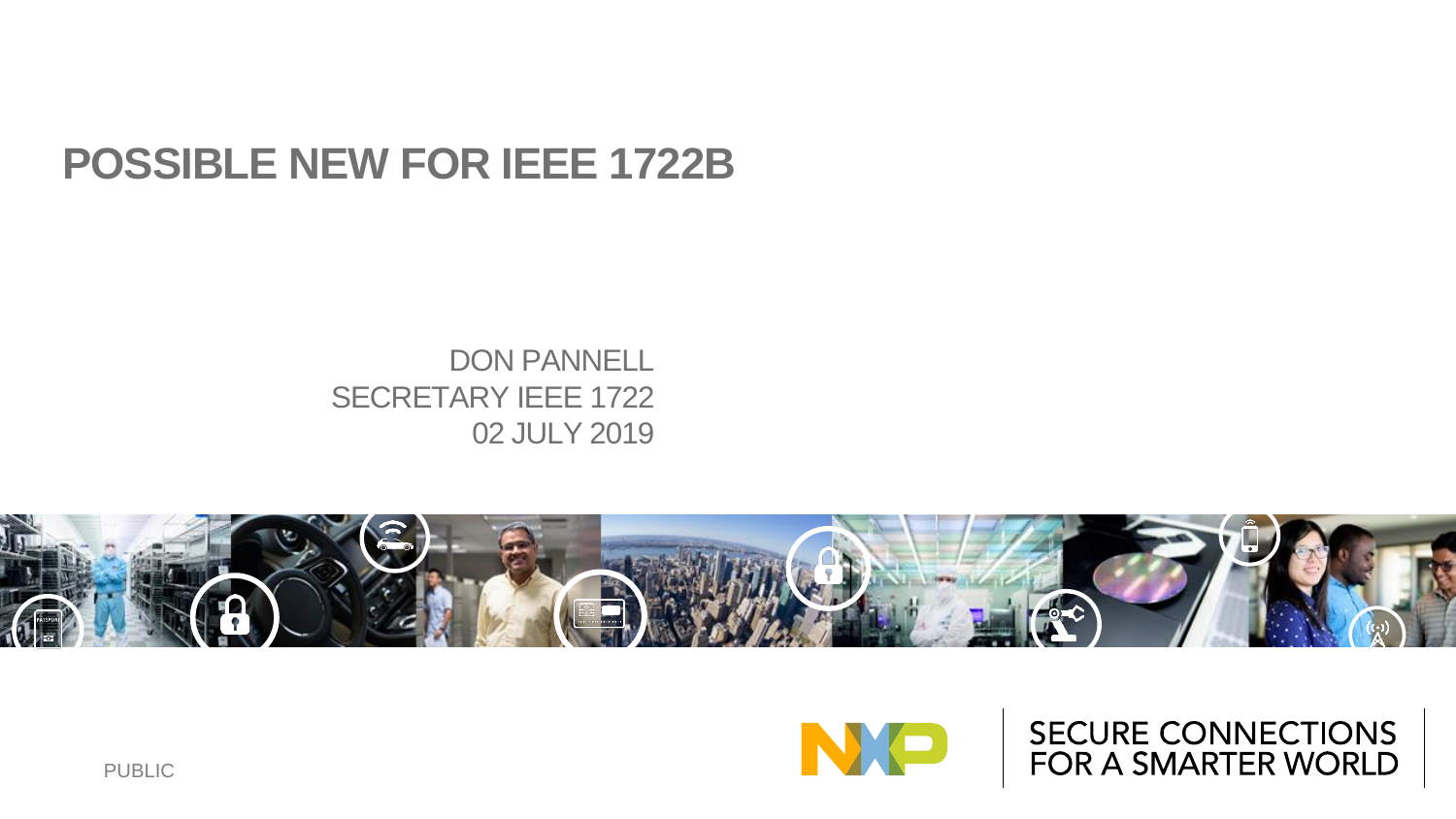## **IEEE 1722b – Possible Work Items – as of 5/31/19**

- Add support for:
	- −MIPI CSI2/DSI2 (video)
		- Gordon Bechtel, Bechtech; Roy Myers, Ethernovia; Don Pannell, NXP
		- [http://grouper.ieee.org/groups/1722/1/contributions/2018/1722\\_csi2FormatCallForInterest-](http://grouper.ieee.org/groups/1722/1/contributions/2018/1722_csi2FormatCallForInterest-Bechtech-2018-12-04.pdf)Bechtech-2018-12-04.pdf
	- −Audio over WiFi (redundant audio)
		- Ashley Butterworth, Apple
			- [http://grouper.ieee.org/groups/1722/contributions/2017 /Butterworth\\_AVTP\\_TRAF.pdf](http://grouper.ieee.org/groups/1722/contributions/2017 /Butterworth_AVTP_TRAF.pdf)
	- −H.265 (video)
		- Frank Baehren, Intel; Kieran Tyrrell, Sienda; & Ashley Butterworth, Apple
			- [http://grouper.ieee.org/groups/1722/contributions/2017 /Butterworth\\_AVTP\\_HVEC.pdf](http://grouper.ieee.org/groups/1722/contributions/2017 /Butterworth_AVTP_HVEC.pdf)
	- − Improve Clock Reference Stream Format
		- Frank Baehren, Intel

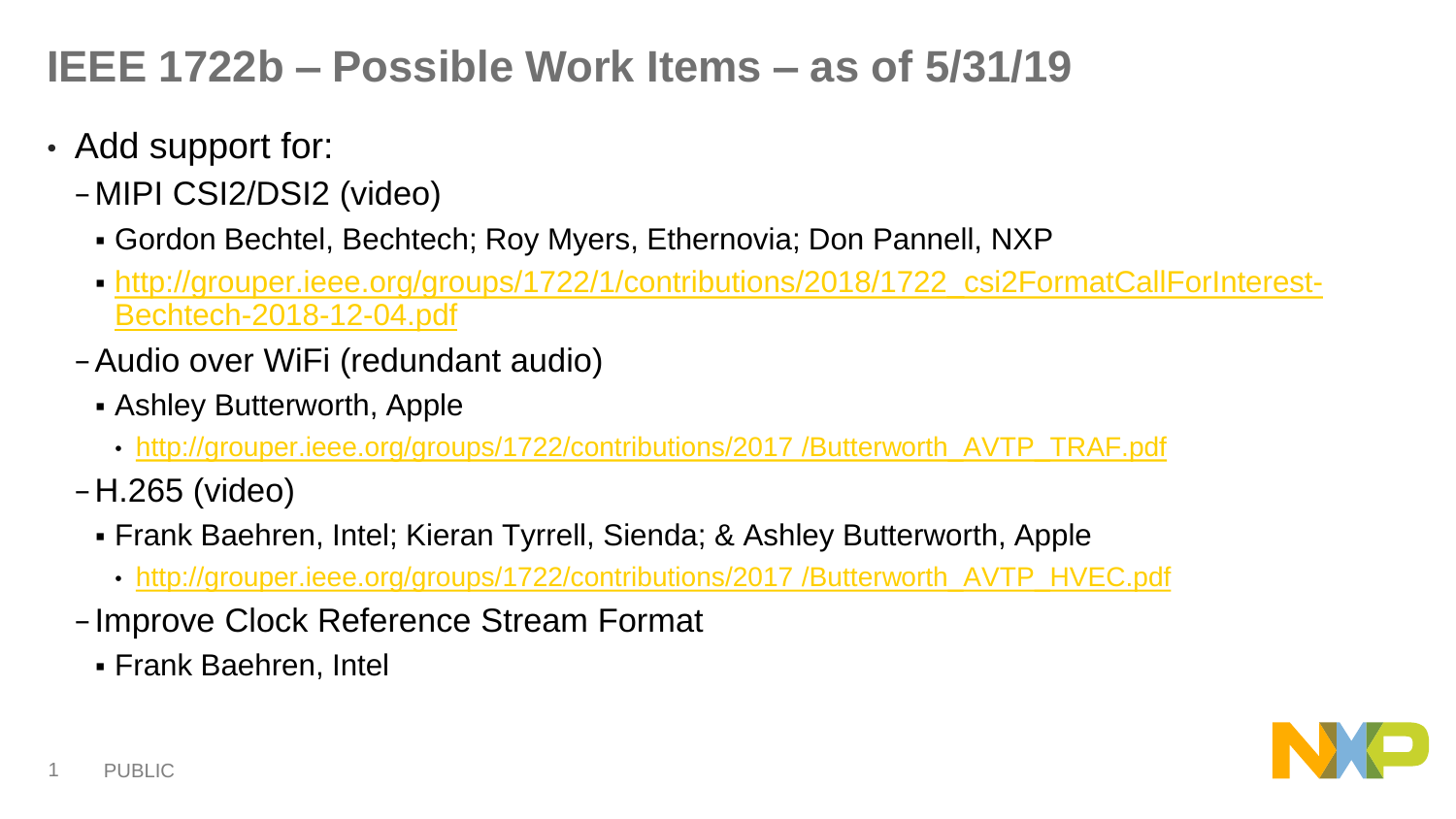## **IEEE 1722b – Possible Work Items – Page 2**

- Add support for:
	- − gPTP GM Identity
		- Ashley Butterworth, Apple
	- −Expand avtp\_timestamp to a full 64-bits of nanoseconds
		- Ashley Butterworth, Apple
	- −Radar Object Data
		- Don Pannell, NXP
- Update the doc (where needed) for:
	- − 802.1AS-2019 (aka., 802.1AS-Rev)
	- −Move support for MAAP to 802.1's OmniRAN Task Group? They appear interested.
		- Would need to allocate a range of EtherType SubTypes for their use in our doc
		- Would need to make sure 1722's OUI & EtherType are registered to IEEE